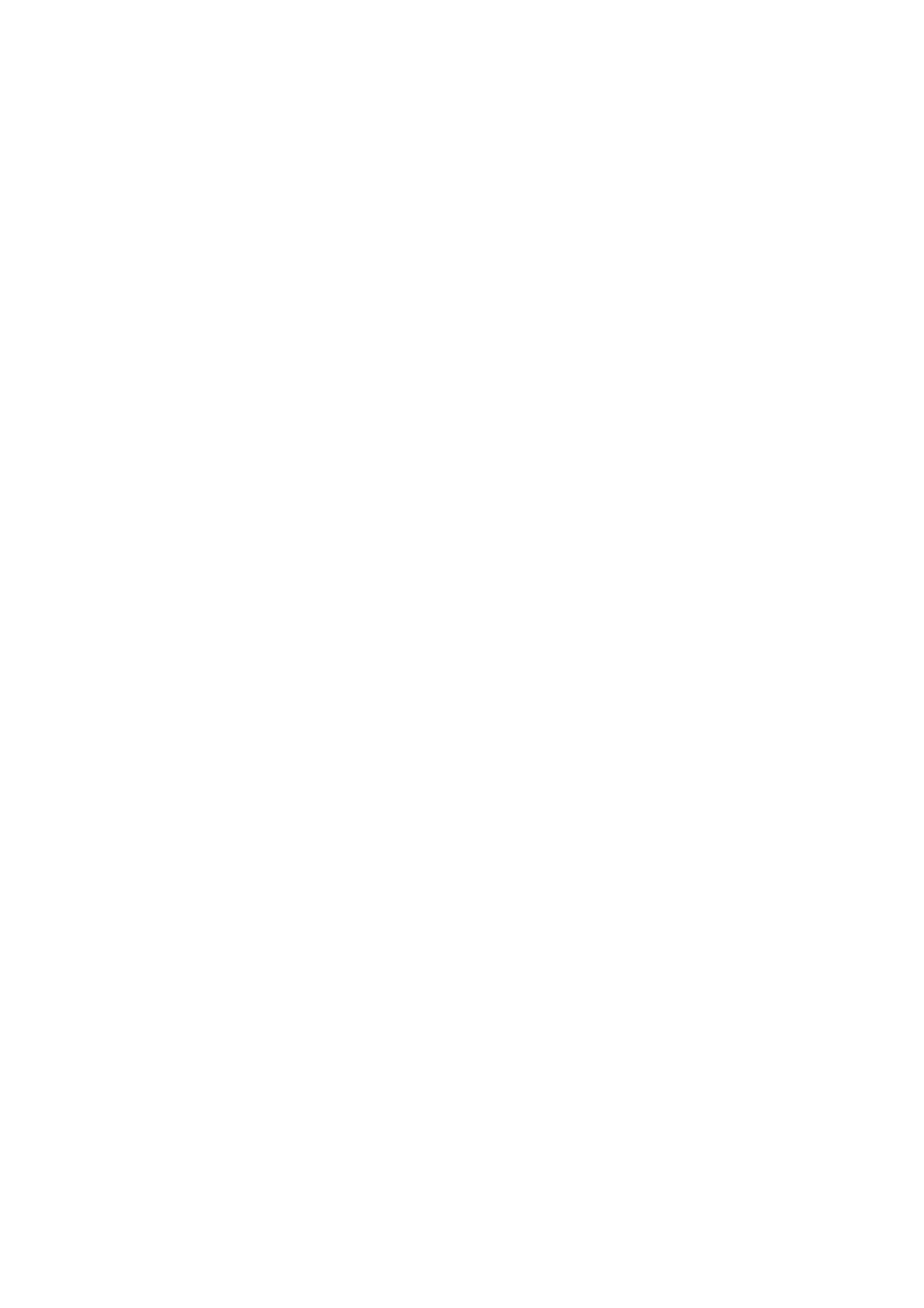### Western Australia

# Public Meetings and Processions Regulations 1984

## **Contents**

| 1.<br>2. | Citation<br>Commencement |  |
|----------|--------------------------|--|
| 3.       | Forms                    |  |
|          | <b>Schedule</b>          |  |
|          | <b>Notes</b>             |  |

| Compilation table |
|-------------------|
|-------------------|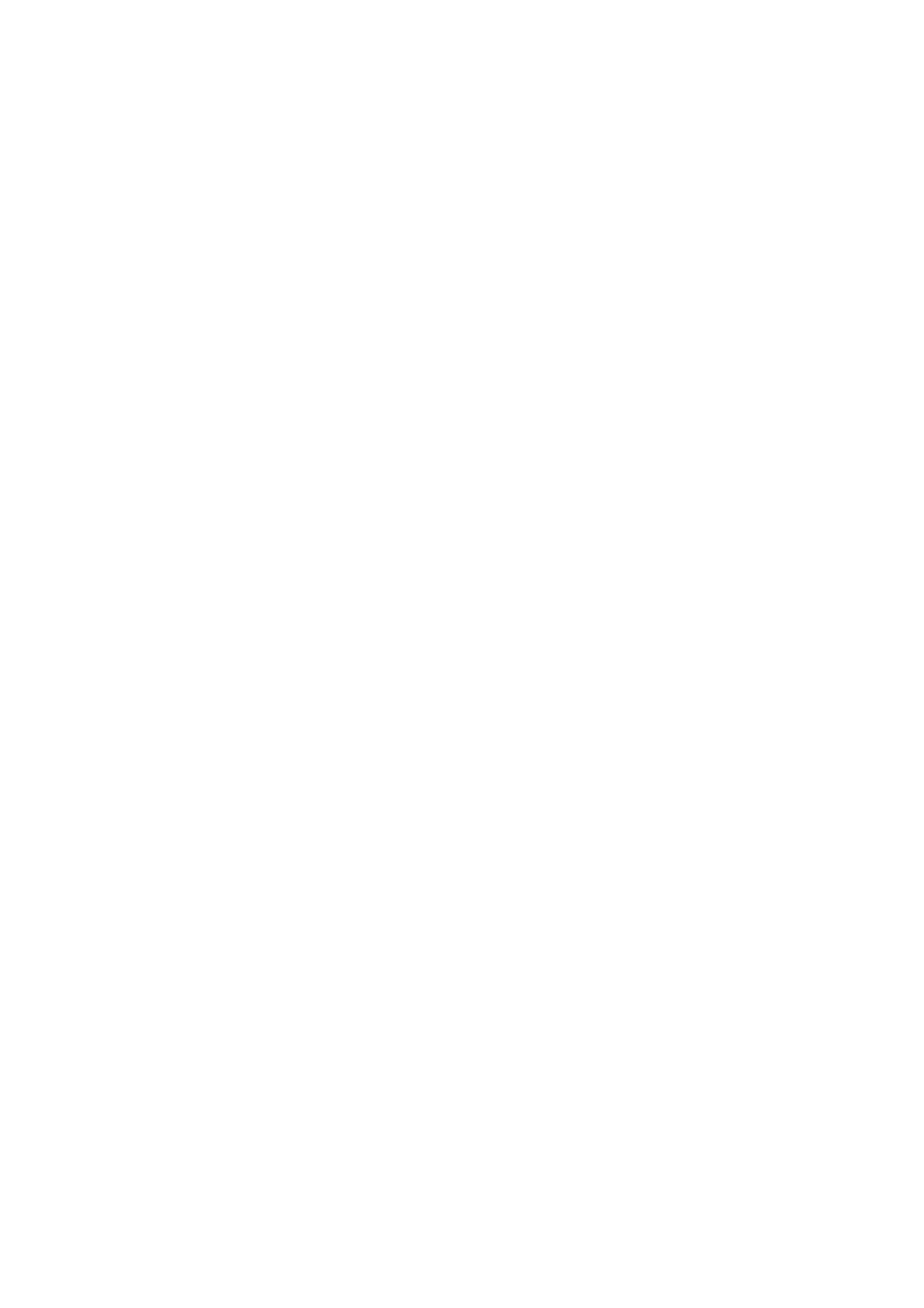Western Australia

Public Meetings and Processions Act 1984

## Public Meetings and Processions Regulations 1984

## 1. Citation

 These regulations may be cited as the Public Meetings and Processions Regulations  $1984<sup>1</sup>$ .

## 2. Commencement

 These regulations shall come into operation on the day on which the Act comes into operation<sup>1</sup>.

## 3. Forms

- (1) The forms set out in the Schedule are prescribed for the respective purposes for which they are appropriate.
- (2) The forms prescribed by these regulations are for guidance only and nothing in these regulations requires the use for any purpose of a prescribed form nor requires any application or notification to be in writing.

[Regulation 3 amended: Gazette 30 Dec 2004 p. 6976.]

As at 11 Mar 2005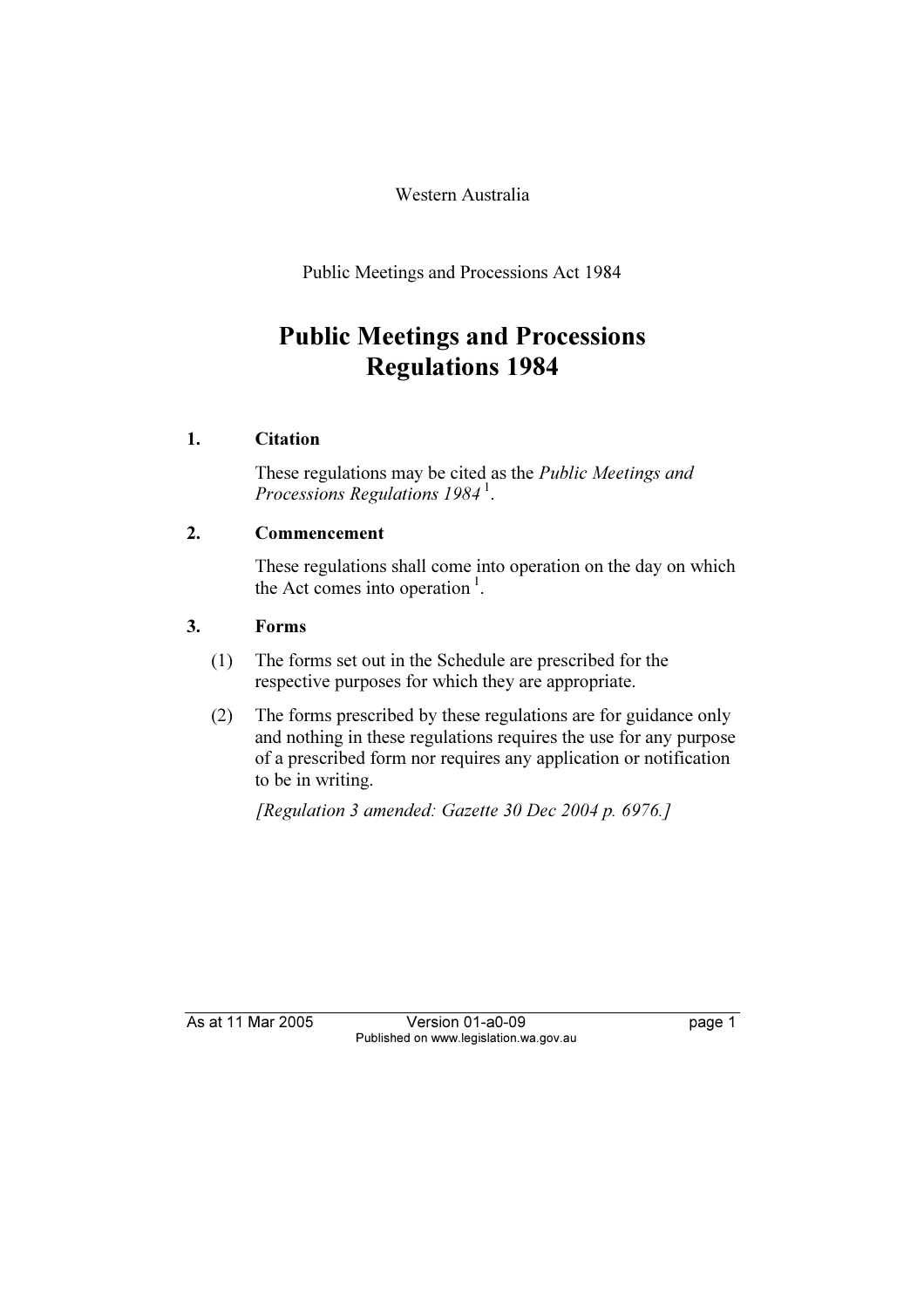## Schedule

Form 1

### Public Meetings and Processions Act 1984

[S. 5]

### NOTICE APPLYING FOR A PERMIT TO HOLD A PUBLIC MEETING AND/OR CONDUCT A PROCESSION

(Please give as much detail as is reasonably practicable)

| 1.               |     |                                                                                                                                           |
|------------------|-----|-------------------------------------------------------------------------------------------------------------------------------------------|
| 2.               | (a) | The time at which the public meeting or procession will assemble:                                                                         |
|                  | (b) | The time at which the public meeting or procession will disband:                                                                          |
| 3.               |     | The place in which the public meeting or procession will be held, and the<br>boundaries of the area to be occupied by the public meeting: |
| $\overline{4}$ . |     | In the case of a procession:                                                                                                              |
|                  | (a) |                                                                                                                                           |
|                  |     |                                                                                                                                           |
|                  | (b) | the extent to which it will occupy any street through which it will                                                                       |
|                  |     |                                                                                                                                           |
|                  | (c) |                                                                                                                                           |
|                  | (d) | the time for which it will remain stationary in each such place:                                                                          |
| 5.               |     | The name and address of the person or body by whom or which this                                                                          |
|                  |     |                                                                                                                                           |

page 2 Version 01-a0-09 As at 11 Mar 2005 Published on www.legislation.wa.gov.au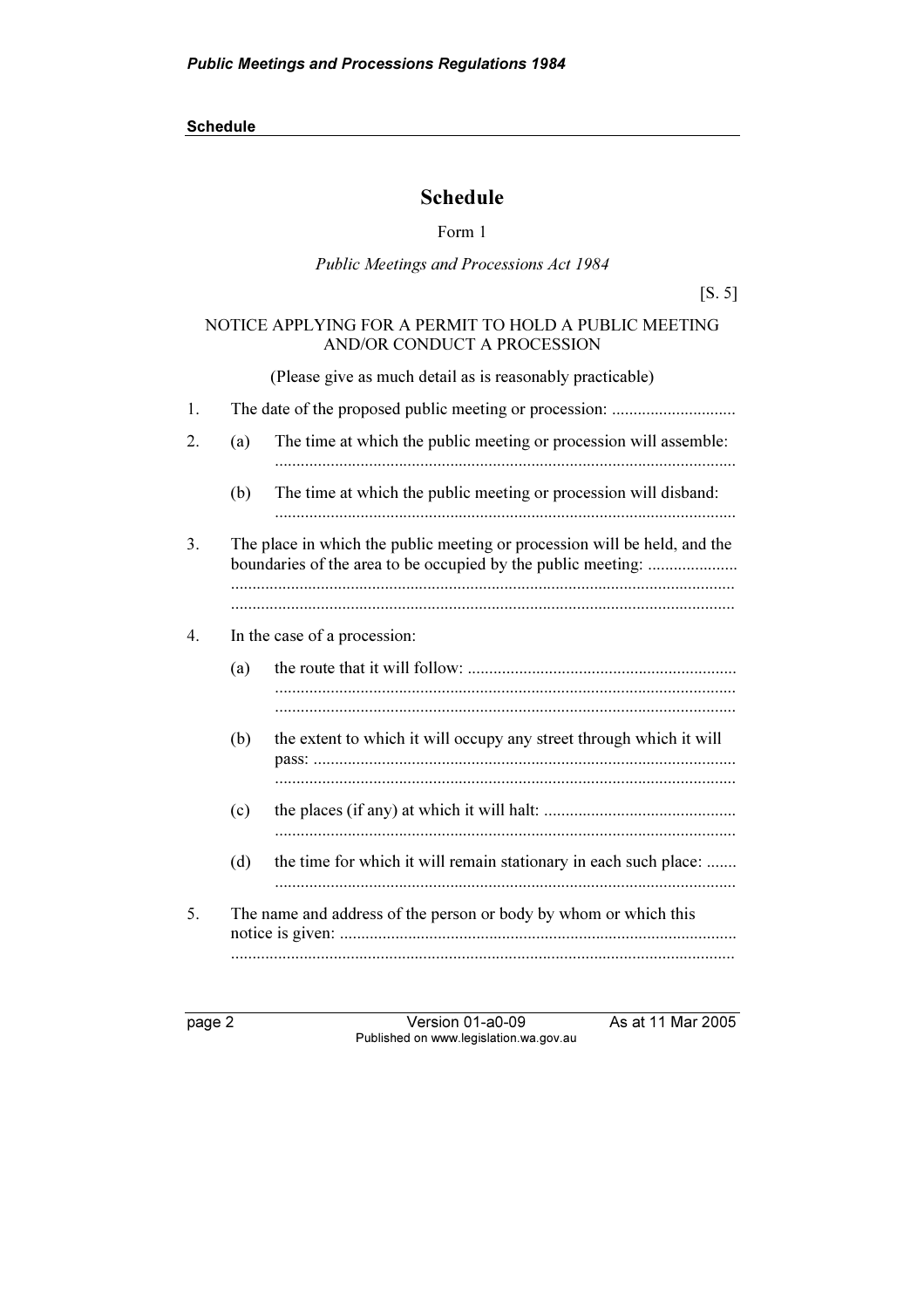| 6. | The name and address of the person or body by whom or which the<br>public meeting or procession is being, or is to be held or conducted: |  |  |
|----|------------------------------------------------------------------------------------------------------------------------------------------|--|--|
|    |                                                                                                                                          |  |  |
| 7. |                                                                                                                                          |  |  |
| 8. | An estimate of the number of persons who will participate in the public                                                                  |  |  |
| 9. |                                                                                                                                          |  |  |
|    |                                                                                                                                          |  |  |
|    | (Name of Police Station)                                                                                                                 |  |  |

Published on www.legislation.wa.gov.au Published on www.legislation.wa.gov.au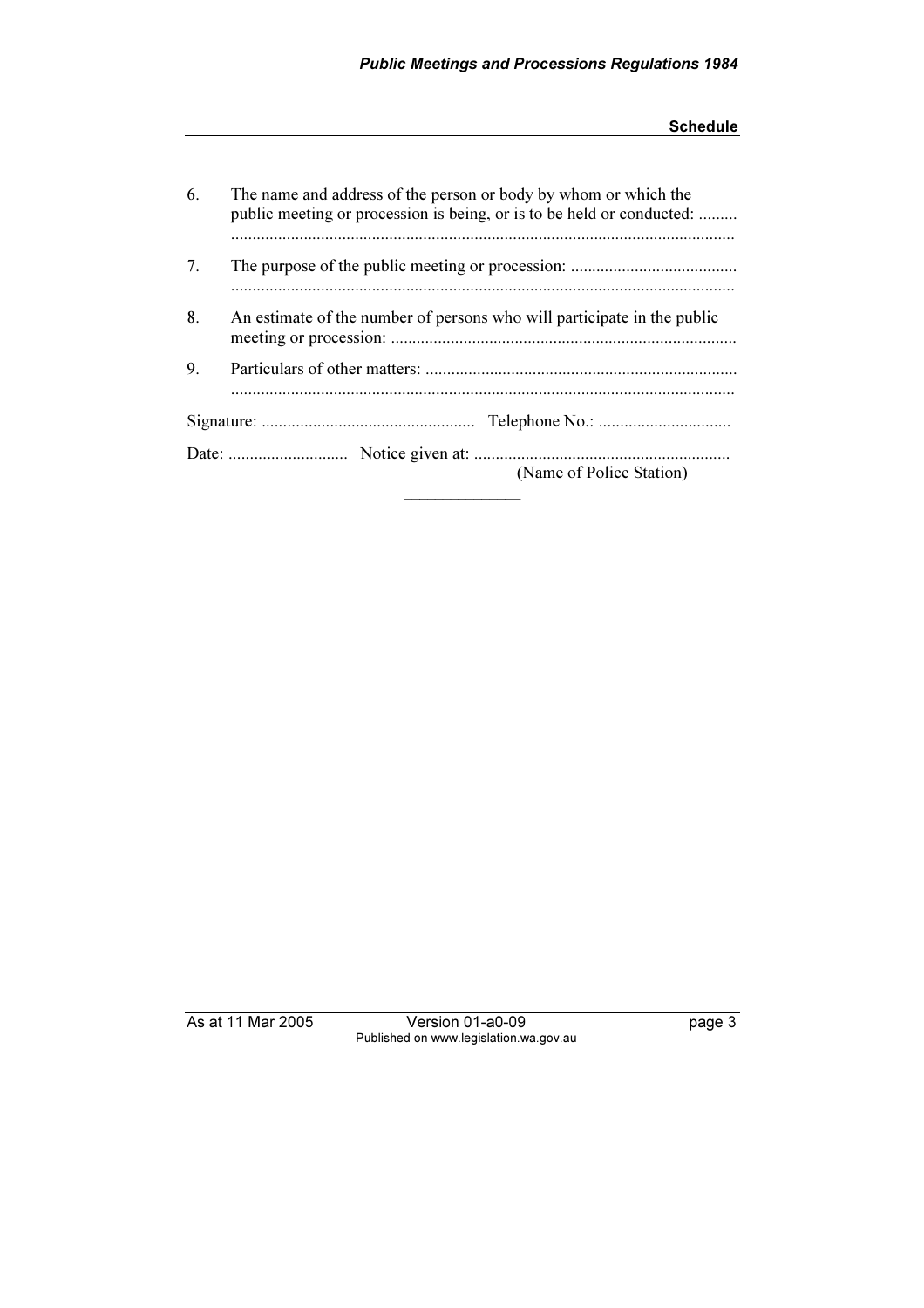#### Form 2

#### Public Meetings and Processions Act 1984

[S. 7]

### PERMIT TO HOLD A PUBLIC MEETING AND/OR CONDUCT A **PROCESSION**

To:

| (Name of person or body that gave NOTICE applying for permit) |  |  |
|---------------------------------------------------------------|--|--|

Address: ................................................................................................................. (Address as given in NOTICE)

You are hereby granted permission to hold a public meeting and/or conduct a procession, subject to the following limitations or conditions:

Meeting or procession to commence NOT before:

|                                                                                    | .<br>TIME   | <b>DATE</b> | and |  |
|------------------------------------------------------------------------------------|-------------|-------------|-----|--|
|                                                                                    | <b>TIME</b> | <b>DATE</b> |     |  |
|                                                                                    |             |             |     |  |
|                                                                                    |             |             |     |  |
|                                                                                    |             |             |     |  |
| The extent to which it will occupy the public places through which it will pass:   |             |             |     |  |
| The places at which it will halt and the times for which it will remain stationary |             |             |     |  |
|                                                                                    |             |             |     |  |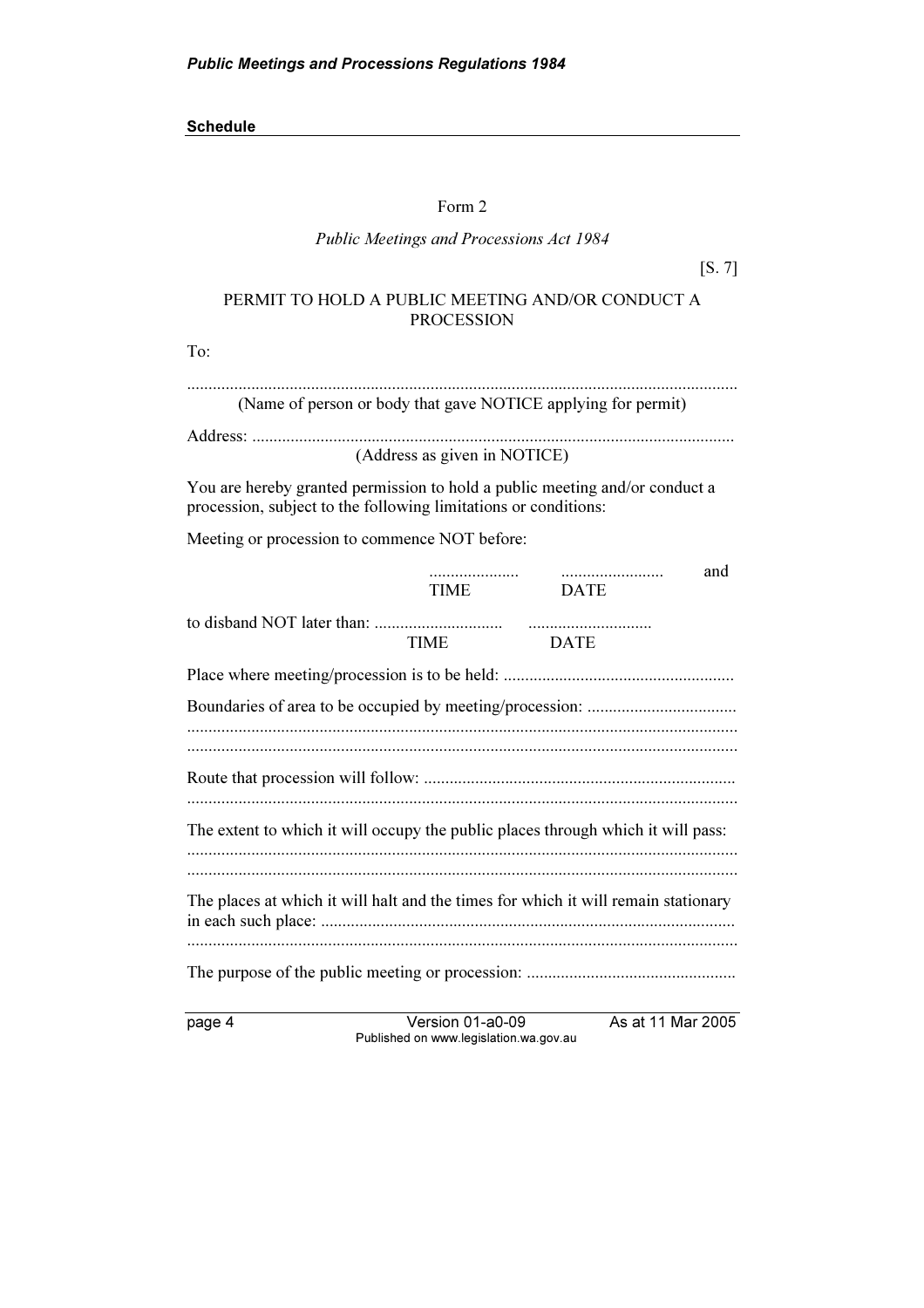| Note: No person participating in the meeting and/or procession is to obstruct the<br>free passage of any ambulance, fire brigade vehicle or police vehicle. |
|-------------------------------------------------------------------------------------------------------------------------------------------------------------|
|                                                                                                                                                             |
| (Commissioner of Police)<br>or authorised officer)                                                                                                          |
|                                                                                                                                                             |

[Forms 3-7 deleted: Gazette 30 Dec 2004 p. 6976.]